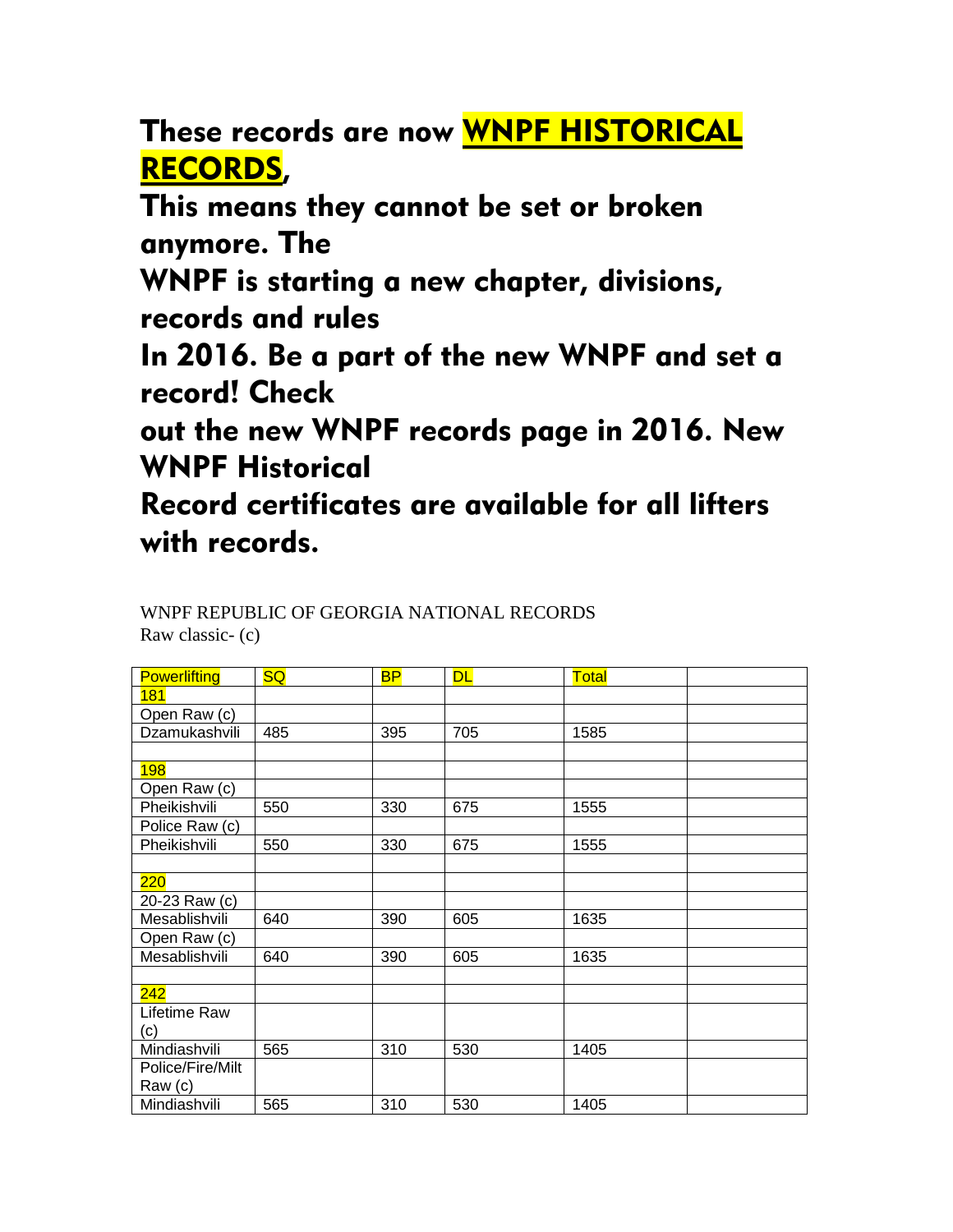| 275             |               |                 |                |                  |                |
|-----------------|---------------|-----------------|----------------|------------------|----------------|
| Open Raw (c)    |               |                 |                |                  |                |
| Bochoridze      | 420           | 350             | 575            | 1345             |                |
|                 |               |                 |                |                  |                |
| <b>Shw</b>      |               |                 |                |                  |                |
| Junior Raw (c)  |               |                 |                |                  |                |
| Tatishvili      | 570           | 440             | 680            | 1680             |                |
| Open Raw (c)    |               |                 |                |                  |                |
| Tatishvili      | 570           | 440             | 680            | 1680             |                |
| $P/F/M$ Raw (c) |               |                 |                |                  |                |
| Tatishvili      | 570           | 440             | 680            | 1680             |                |
|                 |               |                 |                |                  |                |
| <b>Bench</b>    |               | <b>Deadlift</b> |                | <b>Powercurl</b> |                |
| 123             |               | 132             |                | 123              |                |
| 17-19 RAW       | $171 -$       | $17 - 19$       | 353-           | Open             | 132-           |
|                 | Japharidze    | <b>RAW</b>      | Gamreklidze    |                  | Karkarashvili  |
| Junior RAW      | 149- Asatiani |                 |                |                  |                |
| Open RAW        | 308-          | 148             |                | 132              |                |
|                 | Nazgaidze     |                 |                |                  |                |
|                 |               | $17 - 19$       | 331- Tsiklauri | Open             | $138 -$        |
|                 |               | <b>RAW</b>      |                |                  | Sikharulovi    |
| 132             |               | Open            | 452-           |                  |                |
|                 |               | <b>RAW</b>      | Baratashvili   |                  |                |
| 17-19 RAW       | 160- Margania |                 |                | 148              |                |
| Junior RAW      | 358-          | 165             |                | Open             | $176 -$        |
|                 | Javahishvili  |                 |                |                  | Makarashvili   |
| Junior          |               | Junior          | 430- Gulua     |                  |                |
|                 |               | <b>RAW</b>      |                |                  |                |
| Lifetime RAW    | $358 -$       | Open            | $551 -$        | 165              |                |
|                 | Javahishvili  | <b>RAW</b>      | Dobnalashvili  |                  |                |
| Lifetime        | 385-          |                 |                | Open             | $176 -$        |
|                 | Javahishvili  |                 |                |                  | Tsurtsumia     |
| Open RAW        | 364-          | <b>181</b>      |                |                  |                |
|                 | Gejiashvili   |                 |                |                  |                |
|                 |               | $17 - 19$       | 485-           | 181              |                |
|                 |               | <b>RAW</b>      | Kakhuchasvili  |                  |                |
| 148             |               | Junior          | 397-           | Open             | 209- Sanaia    |
|                 |               | <b>RAW</b>      | Dzamukashvili  |                  |                |
| 17-19 RAW       | 309-          | Open            | 397- Savik     |                  |                |
|                 | Kavtaradze    | <b>RAW</b>      |                |                  |                |
| Junior RAW      | 265- Tetradze |                 |                | <b>198</b>       |                |
| Open RAW        | 320-          | 198             |                | Open             | 220- Svanidze  |
|                 | Javakhishvili |                 |                |                  |                |
| Subs RAW        | 231- Chelidze | $17 - 19$       | 474-           |                  |                |
|                 |               | <b>RAW</b>      | Maisuradze     |                  |                |
|                 |               | Junior          | 441-           | 220              |                |
|                 |               | <b>RAW</b>      | Shukakidze     |                  |                |
| 165             |               | Open            | 617-           | Open             | $226 -$        |
|                 |               | <b>RAW</b>      | Krekishvili    |                  | Lortkiphanidze |
| 17-19 RAW       | 243- Dvali    |                 |                | 242              |                |
| Junior RAW      | 292-Palatiani | 220             |                |                  |                |
| Open RAW        | 430-          | $17 - 19$       | 419-           | Open             | 198- Seturidze |
|                 | Giligashvili  | <b>RAW</b>      | Mindikauri     |                  |                |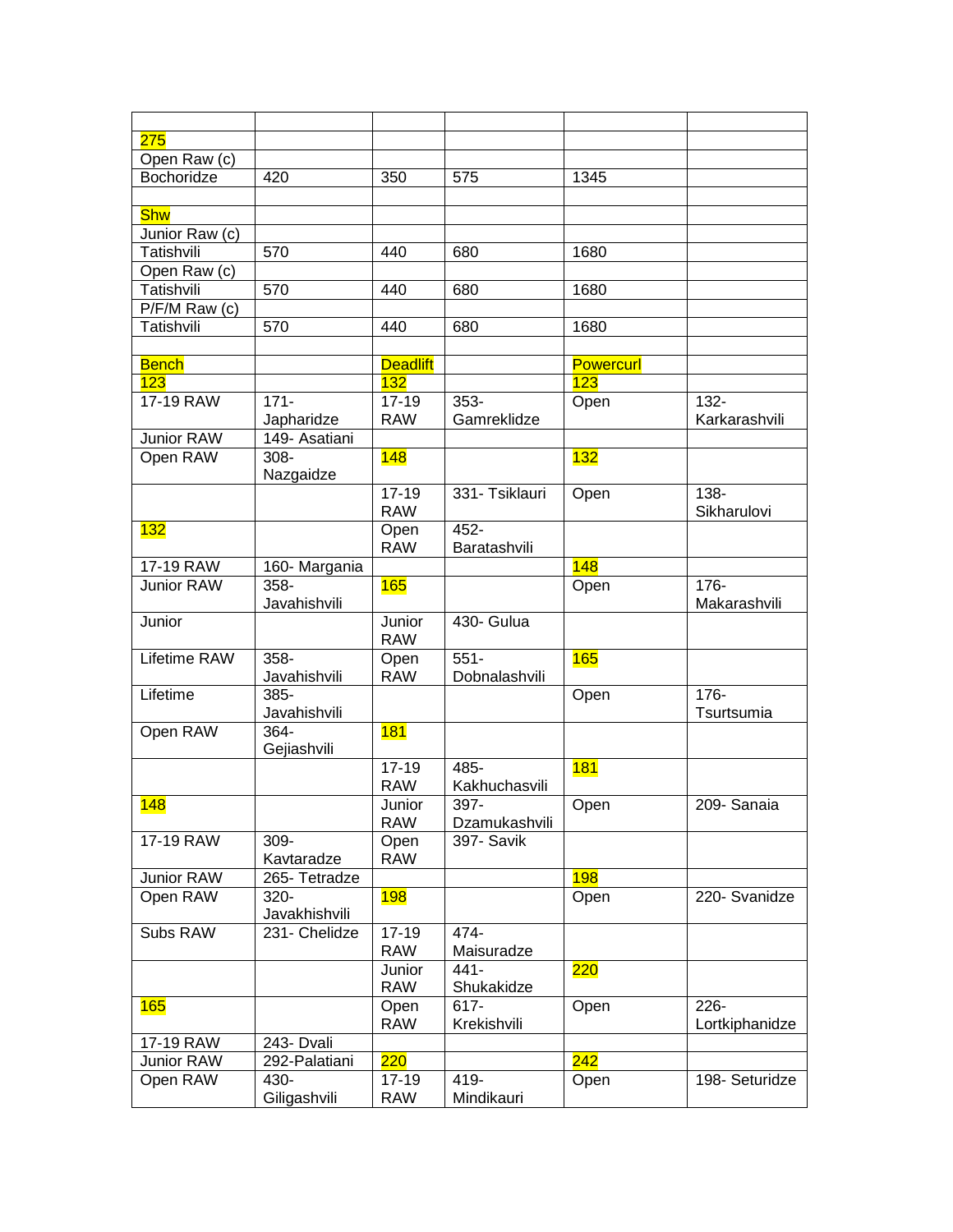| Lifetime RAW      | $410 -$                  | Junior               | 474- Svanidze         |                                 |                      |
|-------------------|--------------------------|----------------------|-----------------------|---------------------------------|----------------------|
|                   | Giligashvili             | <b>RAW</b>           |                       |                                 |                      |
| P/F/M RAW         | 430-<br>Giligashvili     | Open<br><b>RAW</b>   | 675-<br>Pheikrishvili | <b>SHW</b>                      |                      |
|                   |                          | 45-49                | 440-                  | Open                            | $200 -$              |
|                   |                          | <b>RAW</b>           | Sharvashidze          |                                 | Jmukhadze            |
| <b>181</b>        |                          | P/F/M<br><b>RAW</b>  | 675-<br>Pheikrishvili |                                 |                      |
| 17-19 RAW         | 292- Uznadze             |                      |                       |                                 |                      |
| Junior RAW        | $353 -$<br>Tabatadze     | 242                  |                       |                                 |                      |
|                   |                          | Junior<br><b>RAW</b> | 507-Gogolidze         | <b>Squat</b>                    |                      |
| <b>198</b>        |                          |                      |                       |                                 |                      |
| Open              | 385- Saralidze           | 275                  |                       | 220                             |                      |
| 40-44 RAW         | 285-                     | Open                 | $575 -$               | Junior Raw (c)                  | 650-                 |
|                   | Kurdadze                 | <b>RAW</b>           | Bochoridze            |                                 | Mesablishvili        |
| Junior RAW        | 430- Gabelaia            |                      |                       |                                 |                      |
|                   |                          | <b>SHW</b>           |                       | 242                             |                      |
| 220               |                          | Open<br><b>RAW</b>   | 680- Tatishvili       | Lifetime Raw<br>(c)             | 565-<br>Mindiashvili |
| 17-19 RAW         | $270 -$                  | P/F/M                | 680- Tatishvili       | Police/Fire/Milt                | 565-                 |
|                   | Mindikauri               | <b>RAW</b>           |                       | Raw (c)                         | Mindiashvili         |
| <b>Junior RAW</b> | 390-<br>Mesablishvili    |                      |                       |                                 |                      |
| Lifetime RAW      | 425- Aludauri            |                      |                       | <b>275</b>                      |                      |
| Open              | 490- Givishvili          |                      |                       | Open Raw (c)                    | 562-<br>Mibdiashvili |
| Open RAW          | 397-                     |                      |                       |                                 |                      |
|                   | Mindorashvili            |                      |                       |                                 |                      |
| 40-44 RAW         | $220 -$<br>Phrangishvili |                      |                       | <b>Shw</b>                      |                      |
| 45-49             | $265 -$<br>Sharvashidze  |                      |                       | Open Raw (c)                    | Jmukhadze            |
| 50-54             | 450-<br>Kharabadze       |                      |                       |                                 |                      |
|                   |                          |                      |                       | <b>BENCH FOR</b><br><b>REPS</b> |                      |
| 242               |                          |                      |                       | 220                             |                      |
| 17-19 RAW         | $331 -$<br>Khanishvili   |                      |                       | Open                            | 18-Gelashvili        |
| Junior RAW        | 364- Tetradze            |                      |                       |                                 |                      |
| Open              | 440-<br>Jmukhadze        |                      |                       | <b>275</b>                      |                      |
| Open RAW          | 485-                     |                      |                       | Open                            | 27-Mamaladze         |
|                   | Ergemlidze               |                      |                       |                                 |                      |
|                   |                          |                      |                       | 60-69                           | $8-$<br>Chavchanidze |
| 275               |                          |                      |                       |                                 |                      |
| 17-19 RAW         | $375 -$<br>Gatchava      |                      |                       |                                 |                      |
| 50-54 RAW         | $331 -$<br>Chavchanidze  |                      |                       |                                 |                      |
| 60-64 RAW         | 340-                     |                      |                       | <b>SHW</b>                      |                      |